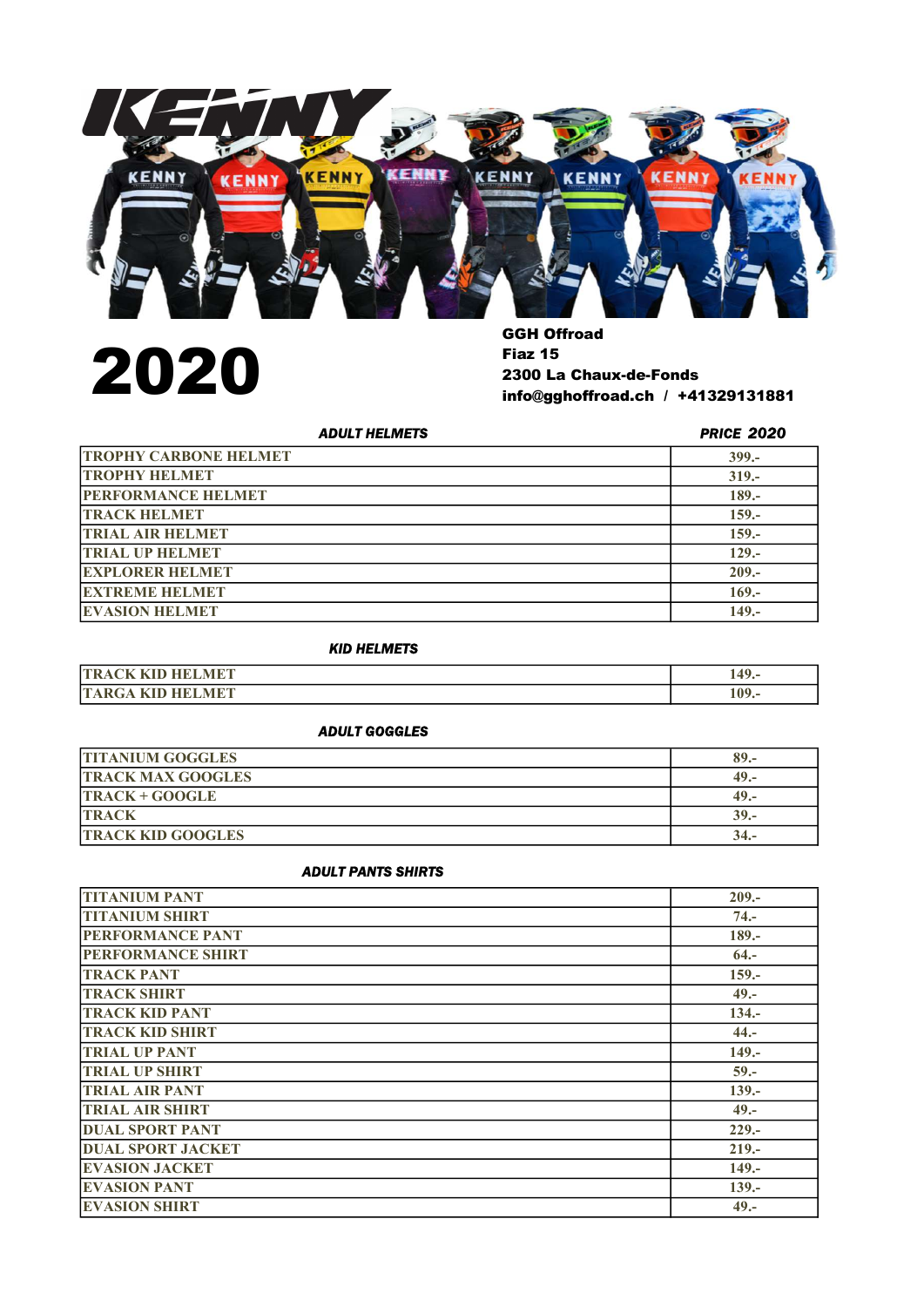## ADULT JACKETS

| <b>TITANIUM ENDURO JACKET</b>      | $249. -$ |
|------------------------------------|----------|
| <b>SOFTSHELL ENDUR JACKET *new</b> | $199. -$ |
| <b>TRACK ENDURO JACKET</b>         | $169. -$ |
| <b>BODY WARMER +</b>               | $94. -$  |
| <b>BODY WARMER</b>                 | $89 -$   |
| <b>ZIPPED CASAQUE</b>              | $59 -$   |
| <b>MUD JACKET FOR ADULT</b>        | $39 -$   |
| <b>MUD KID JACKET</b>              | $34. -$  |

### ADULT GLOVES

| <b>TITANIUM GLOVES</b>  | $44. -$ |
|-------------------------|---------|
| <b>UP GLOVES new</b>    | $39. -$ |
| <b>TRACK GLOVES</b>     | $39 -$  |
| <b>BRAVE GLOVES</b>     | $24. -$ |
| <b>SF-TECH GLOVES</b>   | $59 -$  |
| <b>SAFETY GLOVES</b>    | $44. -$ |
| <b>AIR GLOVES</b>       | $24. -$ |
| <b>ADVENTURE GLOVES</b> | $34. -$ |
| <b>MUDDY GLOVES</b>     | $44. -$ |
| <b>WIND PRO GLOVES</b>  | $44. -$ |
| <b>NEO GLOVES</b>       | $64. -$ |

## KID GLOVES

| <b>OVES</b><br><b>TR</b><br>ا ت<br>Ж.    | -34.-  |
|------------------------------------------|--------|
| <b>OVES</b><br><b>IRR</b><br>.<br>-<br>ີ | $20 -$ |

### ADULT PROTECTIONS

| <b>TITANIUM SAFETY JACKET</b>  | $249. -$ |
|--------------------------------|----------|
| <b>HEXA SAFETY JACKET</b>      | $219. -$ |
| <b>PERFORMANCE +</b>           | $159. -$ |
| <b>SPECTRAL SAFETY JACKET</b>  | $149. -$ |
| <b>SPECTRAL SAFETY JACKET</b>  | $149. -$ |
| <b>TRACER WATER +</b>          | $129. -$ |
| <b>UP JACKET</b>               | $99. -$  |
| <b>TRACER</b>                  | $99 -$   |
| <b>PILOT CHEST</b>             | $124 -$  |
| PILOT MESH JACKET              | $114. -$ |
| <b>TITANIUM BACK PROTECTOR</b> | $89 -$   |
| <b>NECK PROTECTOR</b>          | $39 -$   |
| <b>TITANIUM KNEE</b>           | $99 -$   |
| <b>HEXA KNEE</b>               | $79. -$  |
| <b>ENDURO XL</b>               |          |
| <b>SHIELD</b>                  |          |
| <b>FACT</b>                    | $69. -$  |
| <b>S-LIGHT</b>                 | $69. -$  |
| $X-F$                          | $44. -$  |
| <b>KNEE SHIN GUARD</b>         | $36 -$   |
| <b>S-LIGHT ELBOW</b>           | $69. -$  |
| <b>HEXA ELBOW</b>              | $64. -$  |
| <b>S-LIGT ELBOW</b>            | $64. -$  |
| <b>X-F ELBOW</b>               | $49. -$  |
| <b>ELBOW GUARDS</b>            | $44. -$  |